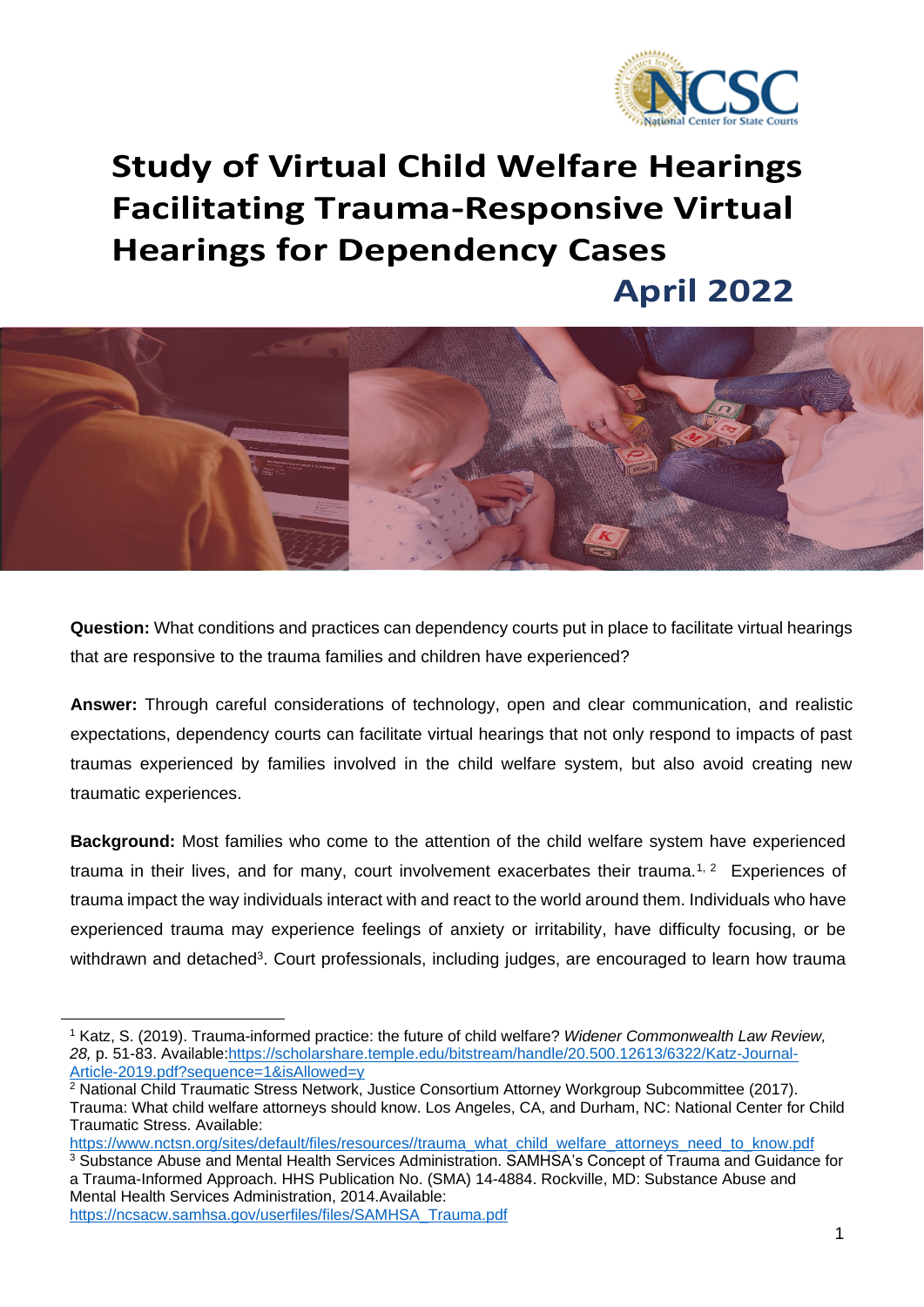manifests and practice strategies for interacting effectively and sensitively with individuals who have experienced trauma.<sup>4</sup> Such strategies are grounded in SAMSHA's Guiding Principles of Trauma-Informed Care: safety, trustworthiness and transparency; peer support and mutual self-help; collaboration and mutuality; empowerment, voice, and choice; and cultural, historical, and gender issues.<sup>5</sup> There are distinct parallels between trauma-informed hearings and procedural fairness. The critical dimensions of procedural fairness – voice, respect, neutrality, and understanding – overlap with the principles of Trauma-Informed Care. Many of the recommendations for how courts can support procedural fairness<sup>6</sup> are similar to recommendations for how courts can become more trauma-informed.

The COVID-19 pandemic created a traumatic experience in itself. General uncertainty, death of loved ones, financial or stability losses, and social isolation caused emotional distress and created barriers to previously accessible coping mechanisms. During the pandemic, many dependency courts adopted virtual hearings as a strategy to keep cases moving forward in a safe and socially distanced way. Because virtual hearings were a new practice to many courts, there was little guidance on how to implement virtual hearings at all, let alone how to do so in a way that was trauma-responsive.

During the pandemic, the National Center for State Courts (NCSC) studied the experience of families, judges, and court professionals in virtual child welfare proceedings in five states. Researchers observed more than 400 virtual hearings and collected information from adolescents, parents, judges, case workers, and attorneys who participated in virtual hearings. This document describes findings from the study through the lens of SAMSHA's Guiding Principles of Trauma-Informed Care.

# **Analysis The virtual courtroom can support the psychological, physical, and emotional safety of all hearing participants through judicial engagement practices and the very nature of remote hearings.**

Studies have shown a relationship between judicial engagement of parents and children in hearings and time to permanency.<sup>7, 8</sup> When a judicial officer intentionally engages parents and children, makes them feel welcome in the hearing, and invites them to provide input – either in-person or virtually – the judicial officer is helping to create a psychologically safe environment where hearing participants believe they are free to contribute to a discussion and that their input is valued by the group. The National

[https://www.nctsn.org/sites/default/files/resources//nctsn\\_bench\\_cards\\_for\\_the\\_trauma\\_informed\\_judge.pdf](https://www.nctsn.org/sites/default/files/resources/nctsn_bench_cards_for_the_trauma_informed_judge.pdf) <sup>5</sup> Substance Abuse and Mental Health Services Administration. SAMHSA's Concept of Trauma and Guidance for a Trauma-Informed Approach. HHS Publication No. (SMA) 14-4884. Rockville, MD: Substance Abuse and Mental Health Services Administration, 2014.Available:

[https://ncsacw.samhsa.gov/userfiles/files/SAMHSA\\_Trauma.pdf](https://ncsacw.samhsa.gov/userfiles/files/SAMHSA_Trauma.pdf)

<sup>4</sup> National Child Traumatic Stress Network, NCTSN Bench Card. Available:

<sup>6</sup> LaGratta, E.G. (2015). Procedural Justice: Practical Tips for Courts. Center for Court Innovation. Available: [https://www.courtinnovation.org/sites/default/files/documents/P\\_J\\_Practical\\_Tips.pdf](https://www.courtinnovation.org/sites/default/files/documents/P_J_Practical_Tips.pdf)

 $\overline{7}$  Macgill, S. & Summers, A. (2014). Assessing the relationship between the quality of juvenile dependency hearings and foster care placements. Family Court Review, 52, 678-685.

<sup>8</sup> Summers, A. & Gatowski, S. (2018). Nevada Hearing Quality Study: Examining the Quality of Child Welfare Court Hearing Practice in Nevada. Carson City, NV: Nevada Court Improvement Program.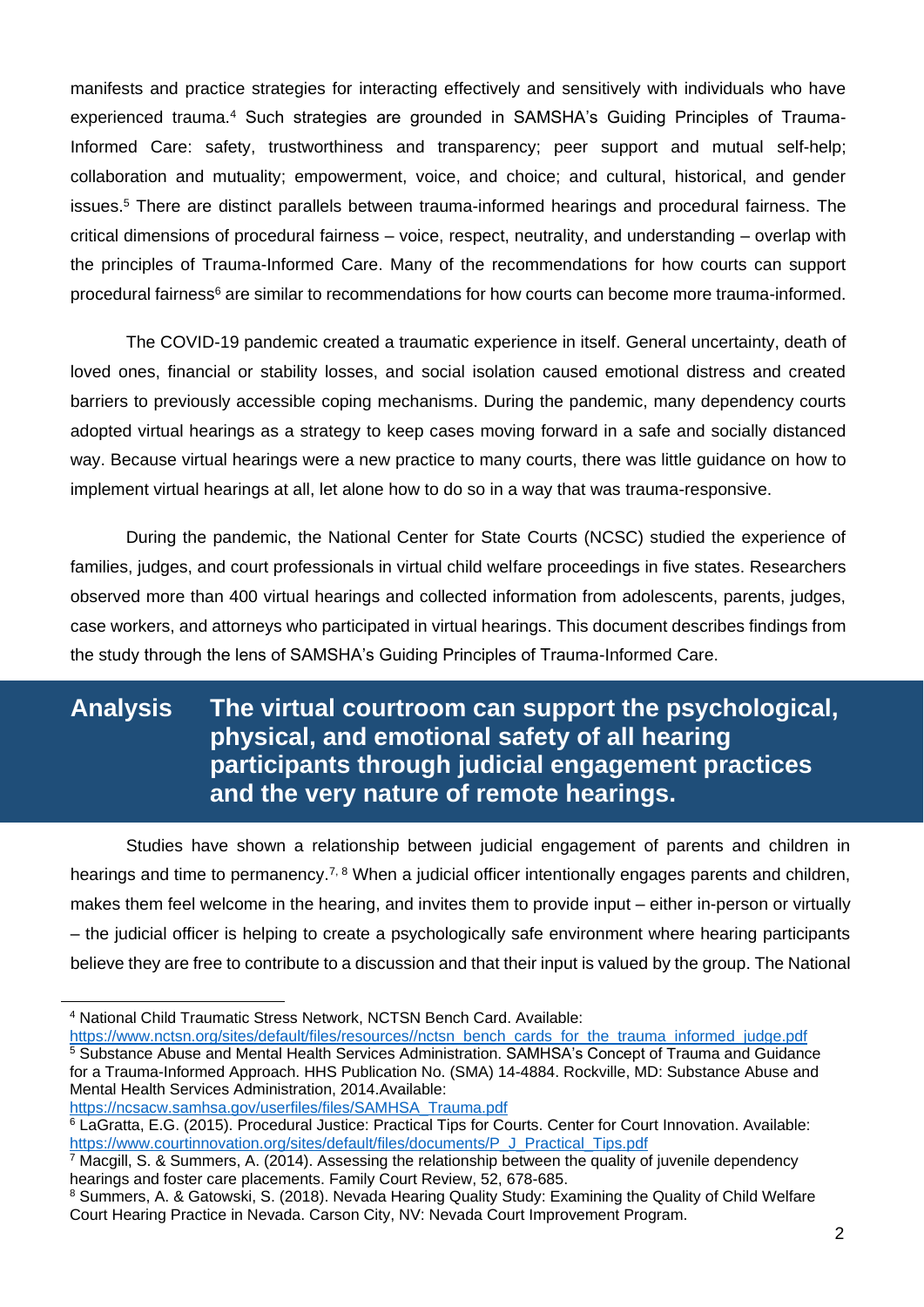Council of Juvenile and Family Court Judges defines judicial engagement strategies for in-person hearings in their Enhanced Resource Guidelines.<sup>9</sup> These judicial engagement strategies are very possible to implement virtually, and in NCSC's study of virtual child welfare hearings, researchers observed judges speaking directly to mothers and fathers and addressing them by name in most of the more than 400 hearings observed. Of the 83 parents surveyed, 77% agreed or strongly agreed that they felt comfortable enough to say what they really thought in the virtual hearing.

In most cases, an individual's physical safety is protected by the very nature of virtual hearings; they allow for social distancing and for participating in a hearing from a location with fewer triggers and increased access to coping mechanisms. Of the parents surveyed in NCSC's study of virtual child welfare hearings, about 80% participated from their home because their home was either the most comfortable or convenient place for them to participate; however, there were several instances in virtual hearing observations where parties were joining from public spaces, such as public transportation or stores, or from places of employment. For a trauma-responsive hearing, it is important that the parties be in locations where they feel safe and can participate freely and privately, without distraction. Attorneys and caseworkers reported that distractions were one of the most significant drawbacks to virtual hearings for their clients. Judges can support the physical safety of parties by asking where they are joining the virtual hearing from, and whether the individual feels safe and able to meaningfully engage in the hearing from that location. In the study of virtual child welfare hearings, it was extremely rare for judges to inquire about the location of parties, though this simple act can help determine whether a parent or young person is able to meaningfully engage in the virtual hearing.

The virtual courtroom cut-off the convenient and common practice of meeting face-to-face with clients just prior to a hearing. Attorneys were required to adapt by developing or increasing other methods for communicating with clients before a hearing. This activity can be particularly difficult when families are experiencing housing insecurity or do not have reliable means for communication. For those reasons, it is important to inquire as to whether a client has had the opportunity to speak with their attorney prior to the hearing, and for the court to provide opportunities during the hearing, like breakout rooms, where individuals can consult privately with their attorney. Not all virtual platforms enable breakout rooms, communication between individuals in hybrid hearings can be challenging, and individuals cannot call their attorney if they are using their phone to participate in the hearing; courts must build in opportunities for client and attorney communication and make those opportunities clear to attorneys as well as their clients. Explaining at the beginning of a hearing what an individual can do if they want to talk to their attorney or how they will know that their attorney wants to talk to them will help clarify those opportunities.

<sup>9</sup> National Council of Juvenile and Family Court Judges. (2016). Enhanced Resource Guidelines: Improving Court Practice in Child Abuse and Neglect Cases.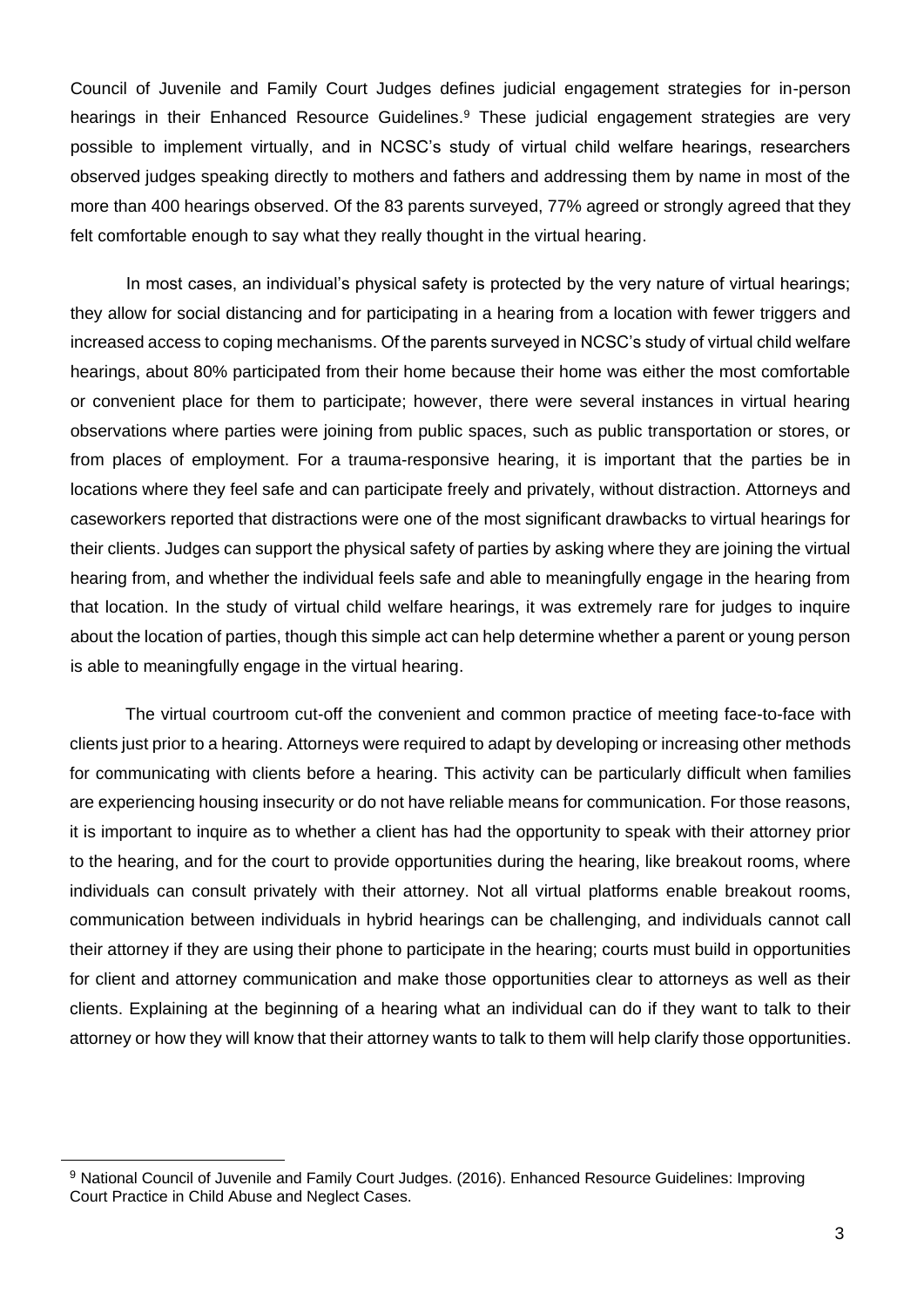Virtual hearings also provide unique opportunities to support the emotional safety of families and cultivate a healing environment. On a virtual hearing platform, all hearing participants take up an equal amount of space on the screen, and the squares are arranged in a way that removes positional power – as opposed to the in-person courtroom where the judge is often on a raised level and the attorneys are on opposing sides. The virtual courtroom supports the ideal problem-solving and non-adversarial nature of child welfare proceedings, where all participants are working together for the best outcome for the

children and families. Some of the young people interviewed for the study of virtual child welfare hearings stated that it was easier for them to speak up when they were not in-person and that virtual hearings reduced their anxiety. Virtual hearings also allow for support persons, including professional counselors, to attend hearings with their client to provide real time assistance as needed. Sometimes these support people attend while being physically present with their client, and other

#### **Tips for Trauma-Informed Virtual Hearings**

- Prioritize judicial engagement strategies
- Ask parties for their location
- Allow and acknowledge support people
- Explain how an individual can communicate with their attorney during the hearing

times, the support people attend virtually. In some of the virtual hearings observed, judges asked if anyone else was in the room and, depending on the court's confidentiality requirement, some judges told the individuals on video that no one else was permitted to be with them. Courts are encouraged to consider when a support person may be beneficial for the parent or child and develop protocols for allowing their participation as an accommodation in virtual hearings. When judges allow support people to attend with parents and children and acknowledge and affirm the support people in attendance, they are building an emotionally safe hearing environment and acknowledging the family's strengths.

### **Prior to the hearing, ensure all parties receive clear instructions on how to access and participate in the hearing, and during the hearing, identify all hearing participants and ensure they are able to hear and be heard.**

Trustworthiness and transparency are guiding principles of trauma-informed practice, and ensuring parties know what to expect in virtual hearings is one way to implement these principles in a virtual hearing environment. This transparency starts with the hearing notice; along with the date and time of the hearing, parties should receive step-by-step instructions on how to access the hearing, including the link and password if necessary, how to mute and unmute, and expectations for camera use. The functionality of most platforms differs depending on the device used, so instructions should be clear for those accessing the platform via a computer as well as those accessing the platform via a cell phone. In the study of virtual child welfare hearings, most parents reported receiving instructions for accessing the hearing from their attorney, and most of the older youth reported receiving instructions from their case worker. Courts should develop and disseminate clear instructions for accessing hearings for court professionals to share with their clients so that all families are receiving the same information.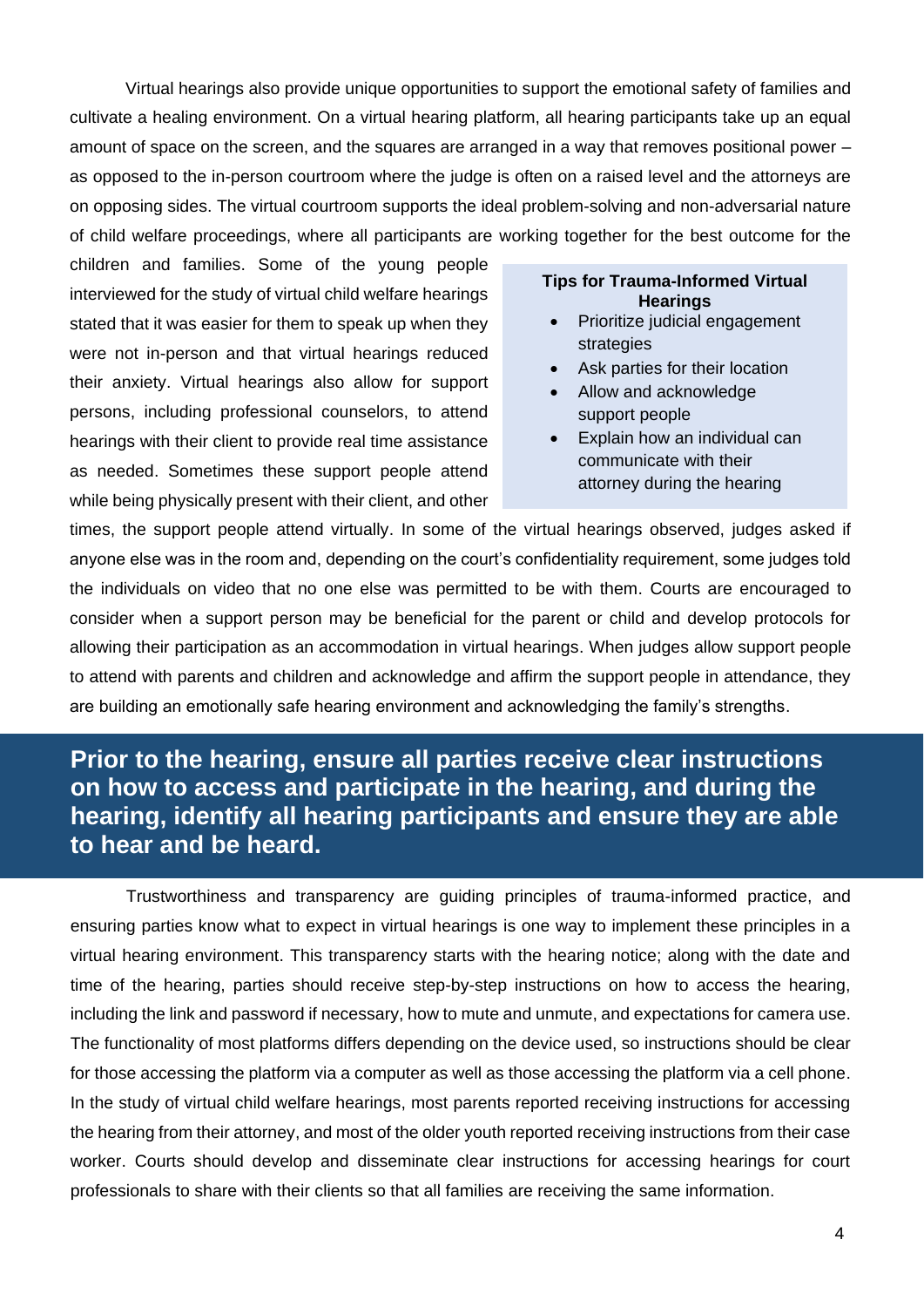Once the parties have accessed the hearing, the judge or another court professional can increase transparency by acknowledging that although virtual hearings may seem different than in-person hearings, they are official court proceedings, and parties are expected to have the same conduct in the virtual hearing environment that they would in-person. The judge or court professional should also confirm that all parties are present; it is beneficial to request each person announce themselves by their name and their role to confirm that everyone can hear and be heard. Allowing each person to announce themselves also helps to provide transparency for those who may be joining by audio only, as it allows them to hear each person's voice. Another way to promote transparency in the hearing is to have each participant change their name to include their first and last name and role in the case. There are several parties in the dependency process, and this provides the opportunities for both families and professionals to learn who is involved in the case. Some courts hold a judicial assistant responsible for this task and can also change phone numbers of people who join only by audio to their name and role. This can be difficult in hybrid hearings; in some of the hybrid hearings observed for the study of virtual child welfare hearings, courtrooms were not equipped with the technology required for parties in-person to see all of the virtual participants. This can lead to confusion and lack of transparency. In those situations, it is especially important that all participants can hear and be heard and are aware of everyone who is in attendance. To that end, part of the introduction should include instructions for how an individual can speak up to alert the court that they have missed part of the discussion, either because they were unable to hear or due to technical difficulties.

A third way to ensure transparency is for the court to be intentional about camera placement. Most of the judges in the study of virtual child welfare hearings used the cameras on top of or in their devices so a front view of their face could be seen clearly; however, other courtrooms were not equipped in the same way. In those courtrooms, judges used overhead cameras or cameras positioned across the room, sometimes through a plexiglass protective barrier. These configurations limited the ability for parties to see the judge's face or read lips which can be a challenge for engagement and for

#### **Tips for Trauma-Informed Virtual Hearings**

- Courts should develop and disseminate clear instructions for all parties.
- Confirm all hearing participants can hear and be heard.
- Be intentional about camera placement
- Change names on screen to include first and last name. and role in the case

accessibility. Of course, this line of sight is also limited when the judge is required to wear a mask because others are in the room. In situations where the judge must wear a mask, it is especially important that they sit directly in front of the camera, close enough for the participants to see their eye movements.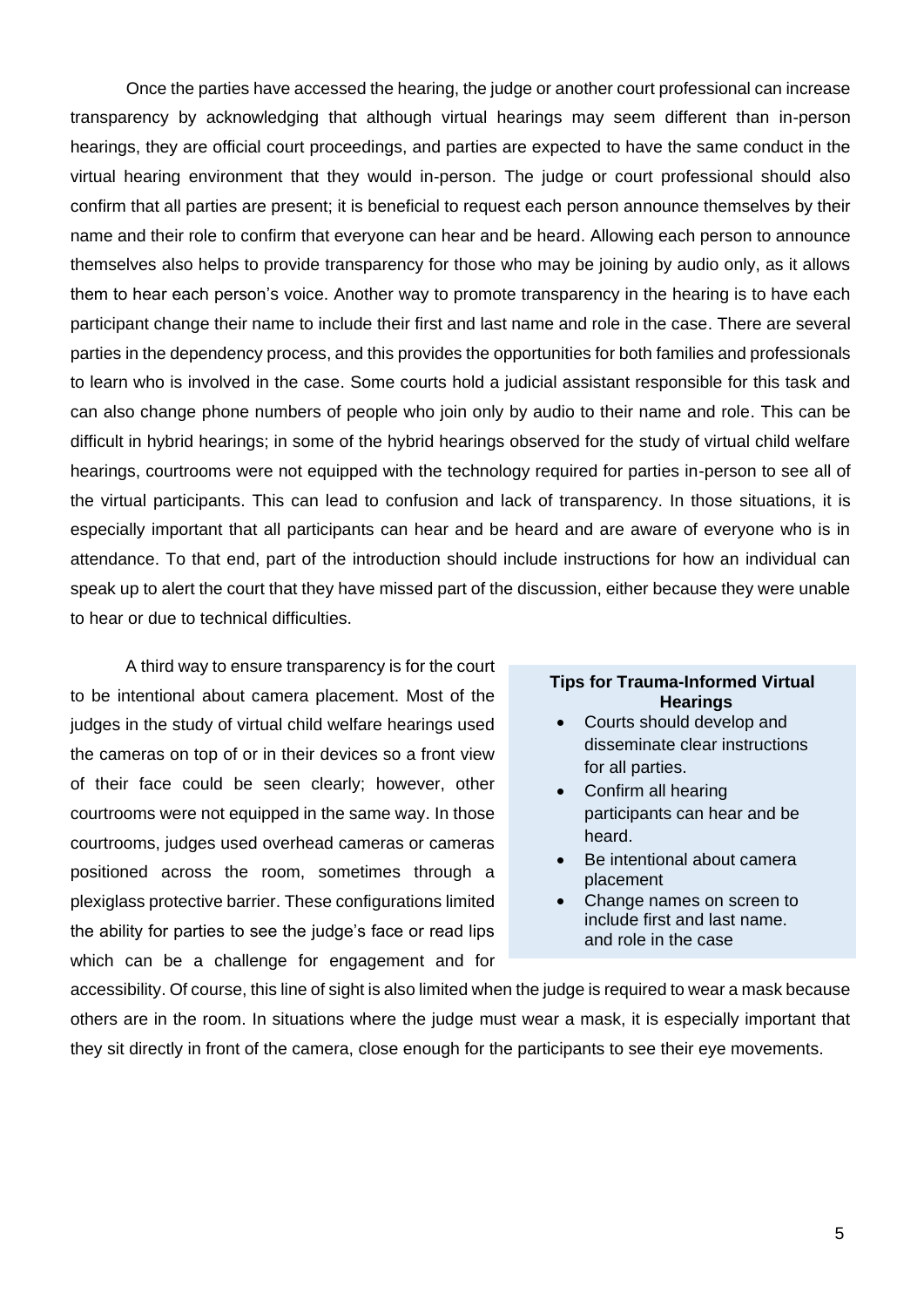### **If possible, offer parties a choice of how they would like to participate in the hearing.**

Empowering individuals by offering the opportunity for them to provide input and make choices related to how their case will proceed reflects a guiding principle of trauma-informed care – empowerment, voice, and choice. Judicial engagement strategies such as asking individuals if they understand and if they have questions about the hearing is one way to promote voice and choice. Giving families options about how they would prefer to participate in the hearing is another way. Early in the pandemic, many jurisdictions were under strict orders to adopt virtual hearings in order to support social distancing. As the restrictions were lifted, some courts were able to offer options, such as hybrid hearings where some parties appear in-person while others appear virtually. Some jurisdictions are crafting court rules to dictate which hearing types are appropriate for virtual or which hearing types must be in-person. Ideally, these court rules would provide for the opportunity for families to have options for how they would participate, when appropriate. For example, some Family Treatment Courts plan to use the option of virtual appearances as incentives, and other jurisdictions plan to conduct in-person hearings only when requested by the parties.

 Many judges and court professionals have anecdotally reported an increase in parents appearing in virtual hearings. Although this study of virtual child welfare hearings did not compare appearances before and after the pandemic started, 72% of the 142 attorneys who responded to the survey and 70% of the 260 case workers reported that parents were much more likely or somewhat more likely to appear in virtual hearings than in in-person hearings. It may be that different parents are able to attend virtually than are able to attend in-person; for example, parents who were previously unable to attend hearings in the courthouse due to transportation, employment, or childcare needs are better able to attend virtually, while others who were able to attend in-person are limited in their ability to participate virtually. A limitation of the study of virtual child welfare hearings is that parents who did not attend virtual hearings did not participate in the survey. Providing a choice to parents as to how they participate in a hearing can support engagement for parents with various life experiences.

Most (70%) of the parents who responded to the survey stated that virtual hearings were better or no different than participating in in-person, while most attorneys and case workers stated that their preference for in-person versus virtual depended on the type of hearing. Nearly all respondents stated that courts should continue to use virtual hearings at least sometimes. The most common benefits noted for parents and court professionals was reduction in travel time and travel cost. Court professionals had the added benefit of being able to participate in multiple hearings in different courtrooms or jurisdictions on the same day. Older youth were less likely to prefer virtual hearings, however, they also noted the benefits of not having to travel to the courthouse.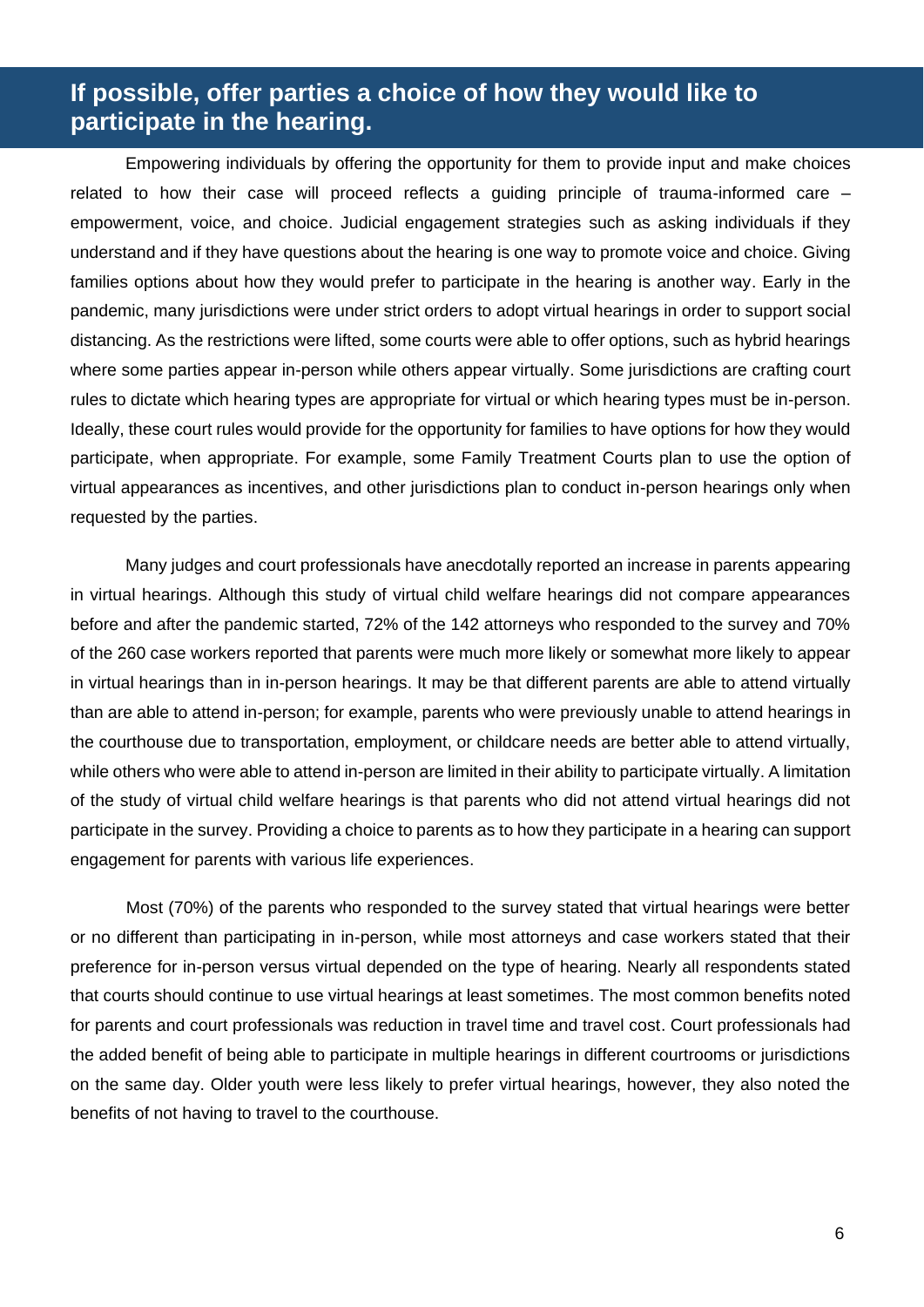In virtual hearings, individuals without technology limitations also have the choice as to how they will appear – by video or by audio only by calling into the hearing or keeping their video off. In the study of virtual child welfare hearings, mothers, fathers, and children appeared by video more than half of the time, while court professionals including attorneys and caseworkers appeared by video more than 80% of the time. It was not clear whether parents were choosing to keep their video turned off or if they did not have video capabilities; however, more than half of parents reported accessing the hearing by smartphone, so it can be assumed that they did have the ability to join by video but chose not to or did not know how to use the video function on the hearing platform. Only one of the courts that participated in the study of virtual child welfare hearings required parties to have their cameras turned on if possible, and that expectation was pinned in the chat box on in the virtual hearing platforms. Other courts did not require videos to be turned on, although judges would occasionally encourage parents to turn their videos on if they were speaking.

There are different viewpoints as to whether parties should be required to appear by video in virtual hearings. On one hand, when individuals appear by video, they can see everyone present, identify who is speaking, and pick up on important contextual and non-verbal clues. Many judges prefer parties to have their cameras on, especially during testimony, to assess whether others are present. There is also scientific evidence that people remember visual stimuli better than auditory stimuli<sup>10</sup>, thus parties who participate in a virtual hearing by video may be better able to engage and more likely to remember next steps. On the other hand, there are equity concerns with requiring cameras be used. Some individuals may not have technological capability to be on camera or may feel self-conscious about their appearance or uncomfortable showing their home environment. While this concept has not yet been studied in dependency courts, there have been studies in the field of education that describe students of color being more than twice as likely to avoid using their camera in online classes due to concerns about what others may see in the background.<sup>11</sup> There is also scientific evidence that overuse of cameras in virtual meetings can lead to feelings of fatigue which can impact engagement<sup>12</sup>; this finding has implications for judges and attorneys and their ability to remain diligent and attentive while on camera in virtual hearings for multiple hours per day. A balanced approach would be the judge encouraging parents to use the camera by stating the benefits of seeing one another but honoring that an individual may not feel comfortable on camera. Court professionals should be encouraged to turn their camera off for breaks between hearings.

<sup>&</sup>lt;sup>10</sup> Cohen, M.A., Horowitz, T.S., & Wolfe, J.M. (2009). Auditory recognition memory is inferior to visual recognition memory. *Proceedings of the National Academy of Science of the United States of America. 106*(14), 6008-6010. <sup>11</sup> Castelli, F.R. & Sarvary, M.A. (2021). Why students do not turn on their video cameras during online classes and an equitable and inclusive plan to encourage them to do so. *Ecology and Evolution, 11*(8), 3565-3576. <sup>12</sup> Shockley, K.M., Gabriel, A.S., Roberston, D., Rosen, C.C., Chawla, N., Ganster, M., & Ezerins, M.E. (2021). The fatiguing effects of camera use in virtual meetings: A within-person field experiment. *Journal of Applied Psychology, 106*(8), 1137-1155.